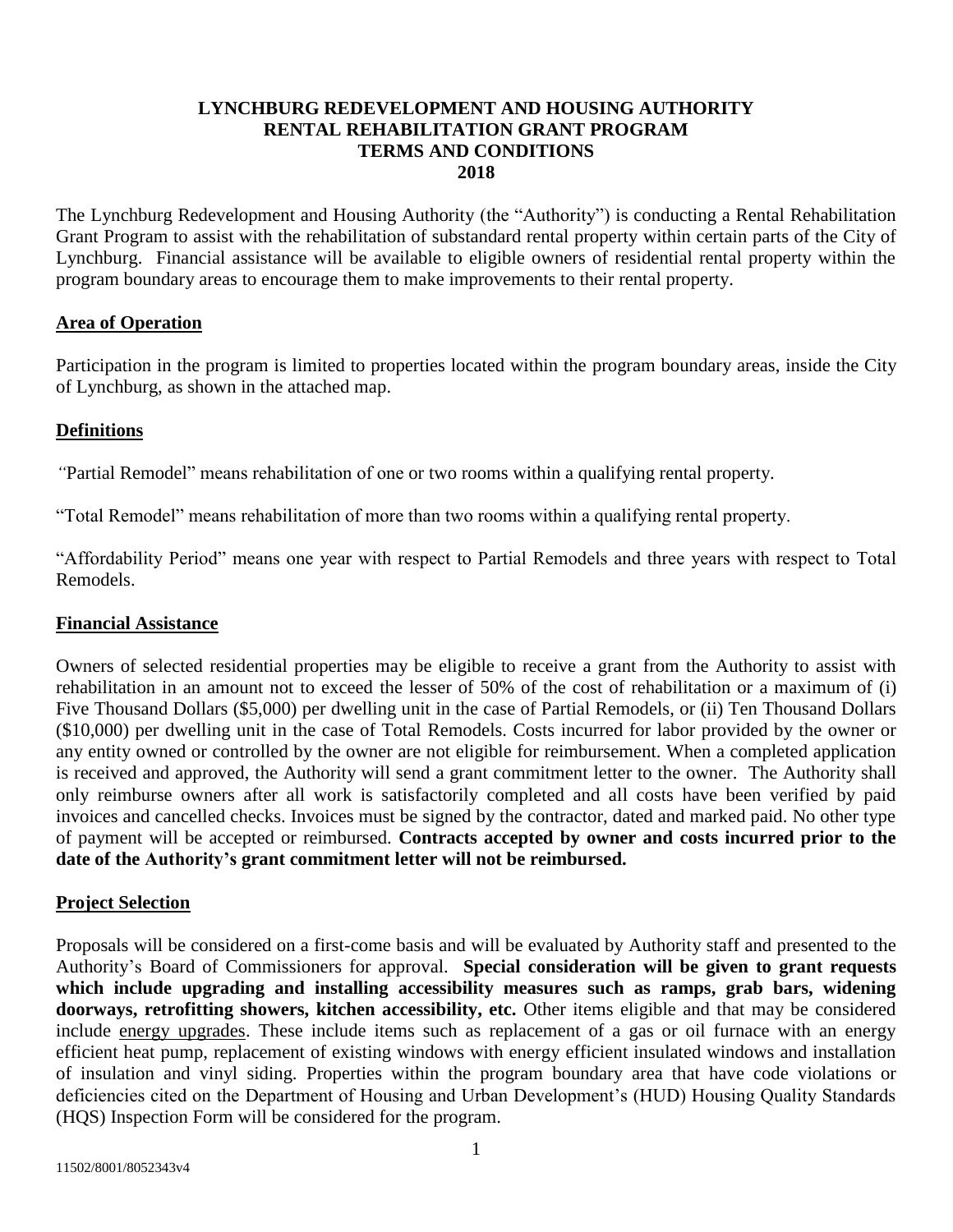## **Application Requirements**

Applicants must furnish the following information to the Authority in order for their proposal to be considered. Any missing information will result in the application being returned to the applicant.

- 1. Written documentation from the City of Lynchburg (the "City"), Planning Division that a Determination of Effect ("DOE") review has been completed by the City in accordance with Section 106 of the National Historic Preservation Act of 1966. Submit the DOE form to the Lynchburg City Planning Division (point of contact is Kevin Henry, as of July 2017). If the structure is within a historic district, a Certification of Appropriateness ("COA") must also be submitted to the Lynchburg City Planning Division.
- 2. The project cannot start until the City receives acknowledgement from the Department of Historical Resources ("DHR") that it concurs with the City's determination, and all other local permitting has been approved. Make copy and submit all documents to LRHA.
- 3. Submit completed application form.
- 4. Submit completed & signed Rental Rehabilitation Grant Authorization and Acknowledgement forms.
- 5. Submit copy of these signed Terms and Conditions.
- 6. Submit copy of a recorded deed of the subject property.
- 7. Submit copy of current hazard insurance for subject property.
- 8. Submit a detailed description of proposed scope of work including floor plan, projected start date and completion date (all code violations and Housing Quality Standards deficiencies must be included in the scope of work).
- 9. Submit detailed cost estimate.
- 10. Submit when using a contractor, copy of contractor's license and current certificate of insurance.
- 11. Submit details on current occupancy (including current units occupied and number vacant).
- 12. Submit signed W-9 form, Request for Taxpayer Identification Number and Certification.
- 13. Submit signed acknowledgment form for booklet, "Renovate Right Important Lead Hazard Information for Families, Child Care Providers and Schools."

#### **General Requirements**

- 1. Work is to commence on the property and a building permit issued if applicable, within 30 calendar days of the date of the commitment letter.
- 2. All work is to be satisfactorily completed, based on an inspection by the Authority's personnel and/or the City's building inspections staff, when necessary, on or before the completion date (90 days from date of the commitment letter for partial remodels (one or two rooms) and 180 days thereafter for total remodels). If completion does not occur within such 90 and 180 day periods, the owner must submit a written request for an extension to the Authority.
- 3. All paid invoices, copies of checks (front and back) must be turned in to the Authority no later than 30 days from completion of project.
- 4. All work must comply with all applicable building codes, ordinances, and HUD's Housing Quality Standards. Occupancy and use of the property must comply with applicable zoning ordinances.
- 5. Funding for this grant commitment is received from the U. S. Department of Housing and Urban Development ("HUD") through the Community Department Block Grant ("CDBG"). According to CDBG regulations**, owner shall rent this property to a person or family who meets the qualifications of "low income" as set forth by the annual HUD Income Limits. The eligible occupant(s) must reside in the housing unit(s) for the applicable Affordability Period. The**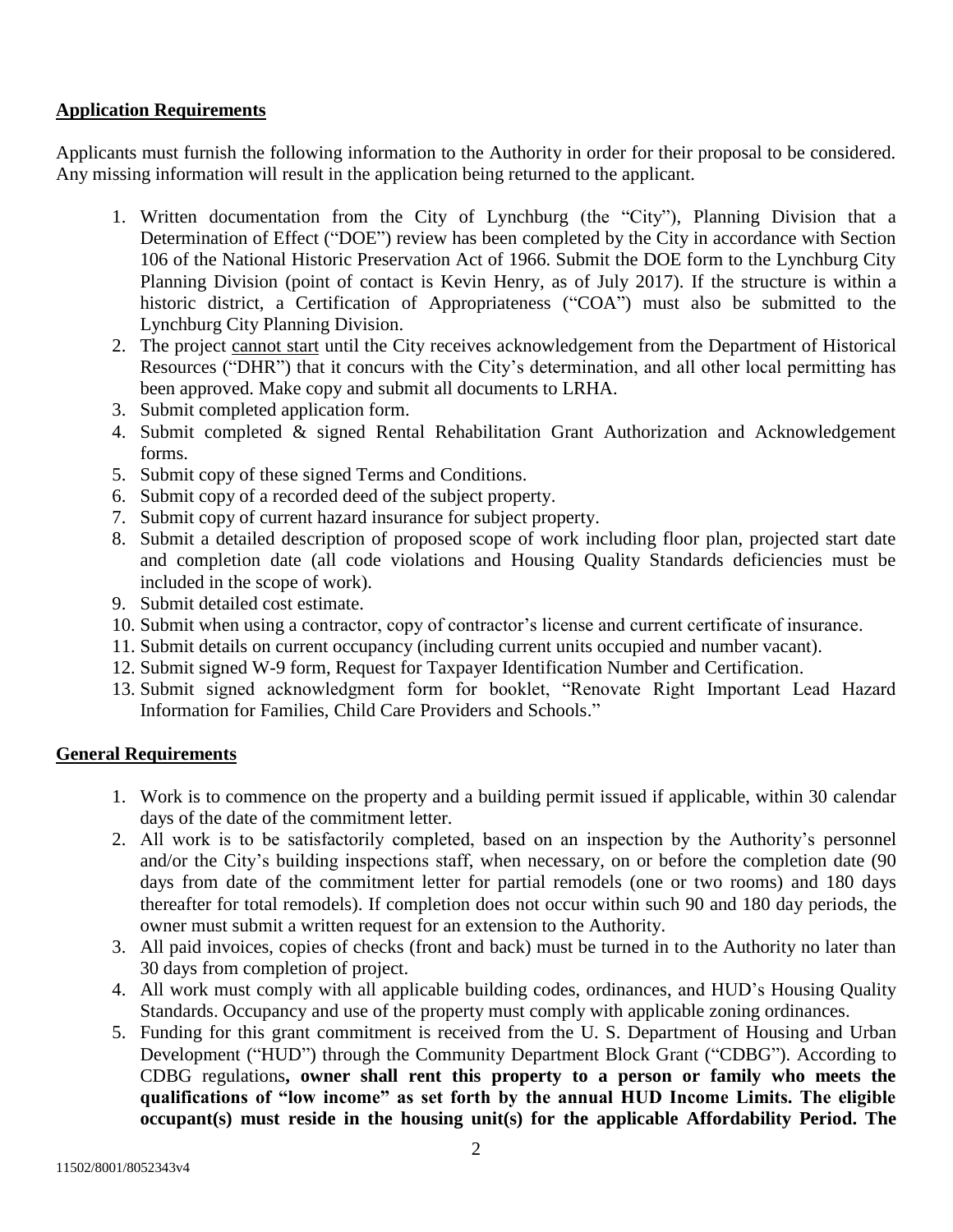**owner shall provide a copy of the signed lease agreement to the Authority.** Rental of this property to an eligible "low income" person or family must occur within 90 days of the completion of the rehabilitation. If rental of the property does not occur within such 90 day period, a written request to the Authority will be considered for an extension of an additional 90 days. If not rented to an eligible "low income" person or family within 90 days or, if an extension is granted, within 180 days, the owner shall repay the grant funds to the Authority within 10 calendar days of the expiration of the 90 day or 180 day requirement, as applicable. If the owner fails to repay the grant funds when due and the Authority must pursue litigation to recover such sums, the owner agrees to pay the Authority's costs associated with recovering such sums from the owner, including reasonable attorneys' fees and court costs. The owner shall not be eligible to occupy the housing unit(s) during this time.

- 6. Owners shall allow the Authority and City staff to access the property to perform (i) an initial on-site inspection to determine the need for rehabilitation, (ii) inspections while work is underway, and (iii) a final inspection. Owner must obtain a passing final inspection report from the City Inspector at the completion of owner's work.
- 7. All required or applicable permits shall be obtained by the owner or owner's contractor, at the expense of the owner or owner's contractor. In addition, Authority staff will provide applicants with a copy of HUD's Housing Quality Standards as part of the application packet, which will be used by the Authority to perform the initial inspection and a final inspection.
- 8. In accordance with HUD's Lead-Based Paint Regulations (24 CFR Part 35, Subpart J), the owner shall comply with all applicable lead-based paint regulations for the rehabilitation. The owner shall provide tenants who occupy each property receiving rehabilitation a HUD "Protect Your Family From Lead In Your Home" pamphlet in regard to lead safety in the housing unit. A lead-based paint clearance test for areas where repairs exceed the amount set forth by HUD, must be submitted by the owner prior to disbursement of funds.
- 9. Owner must be and remain current on all real estate taxes with City at the time of this application and during the Affordability Period.

## **Conflict of Interest**

No commissioner, officer or employee of the Authority or the City, or any member of his or her immediate family who exercises any function or responsibilities with respect to the Rental Rehabilitation Program, during his/her tenure or for one (1) year thereafter, shall have any interest, direct or indirect, in any contract or subcontract, or the proceeds thereof, for any work to be performed in connection with this program.

#### **Non-Discrimination**

Owners must meet all Fair Housing requirements and shall not discriminate against any prospective tenant on the basis of race, color, religion, familial status, sex or national origin, their receipt of, or eligibility for, housing assistance under any federal, state or local housing program. In addition, with the exception of housing projects specifically intended and qualified for elderly persons, owners shall not discriminate on the basis that tenants have a minor child or children who will be residing with them.

Owner shall not discriminate, and shall require its contractors not to discriminate, on the basis of race, color, religion, sex or national origin against any employee who is employed to perform the rehabilitation work or against any applicant for such employment of a property receiving grant funds.

#### **Non-Conversion**